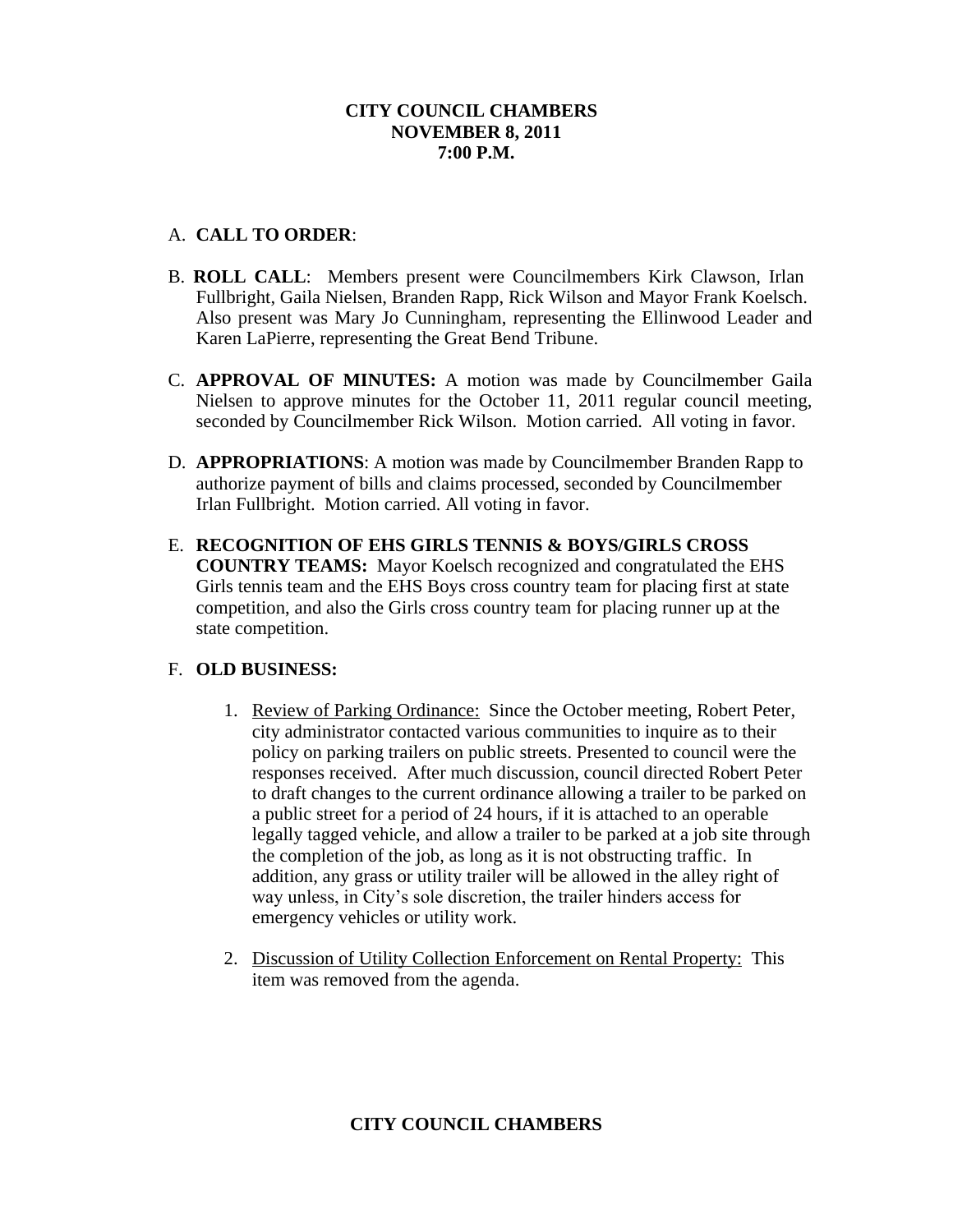### **NOVEMBER 8, 2011 7:00 P.M.**

**G. VISITORS**: Mary Jo Cunningham, Karen LaPierre, Chris Komarek, Jacque Isern, Art Keffer, Stephen Flakus, Pam & Dick Kaspar, Jeff & Annette Troyer, Shawn Troyer, Kale Clawson, Kyle Oglesbee, Brooke Panning, Becca Strecker, Chelsea Kaspar, Ashley Reichuber, Pedro Montoya, Branden Coomes, Lyles Lashley, Kyle Blakeslee, Morgan Feemster, Darrien Beckwith, Gentry McLeland, Danae Patten, Rachel Doll, Kaitlyn Robl, Oma Thomas, Mary Feemster, Stephanie Oglesbee, Becky Elsen, Jenna Snell, Lyle Stickney, Rick & Lori Thomas, Greg Patten, Darren Beckwith, Colin Miller, Bruce & Michele Bryant and Lyle Bryant

## H. **NEW BUSINESS**:

- 1. Service Awards: A service award was presented to Joel Rajewsky for his 5 years of service to the Fire Department.
- 2. Update on Compost Tractor: Staff reported the compost tractor is now repaired and the repair bill was \$8,933.12. Presented to council was a proposal from Lang Diesel to trade this tractor in for a larger tractor. The current tractor is an 86 horsepower and the proposal is for a tractor rated at 120 horsepower. The proposed purchase price is \$97,299 with a trade allowance of \$57,399 resulting in a net cost to the City of \$39,900.

A motion was made by Councilmember Rick Wilson to accept the quote from Lang Diesel in the amount of \$39,900 for the purchase of a Challenger MT475B tractor, seconded by Councilmember Gaila Nielsen. Motion carried. All voting in favor.

#### **REPORTS**:

- 1. Municipal Court Report: Presented to Council was the Municipal Court Report for October, 2011.
- 2. Utilities Production Report: Presented to Council was the Utilities Production Report.
- 3. Staff Reports:
	- a) Staff reported a new tree, which was donated by the Ellinwood Historical Society, was planted in Wolf Park. The City will also purchase another tree to plant there as well.
	- b) The City Christmas party will be held at the American Legion on Friday, December 2<sup>nd</sup>.

 **CITY COUNCIL CHAMBERS NOVEMBER 8, 2011**